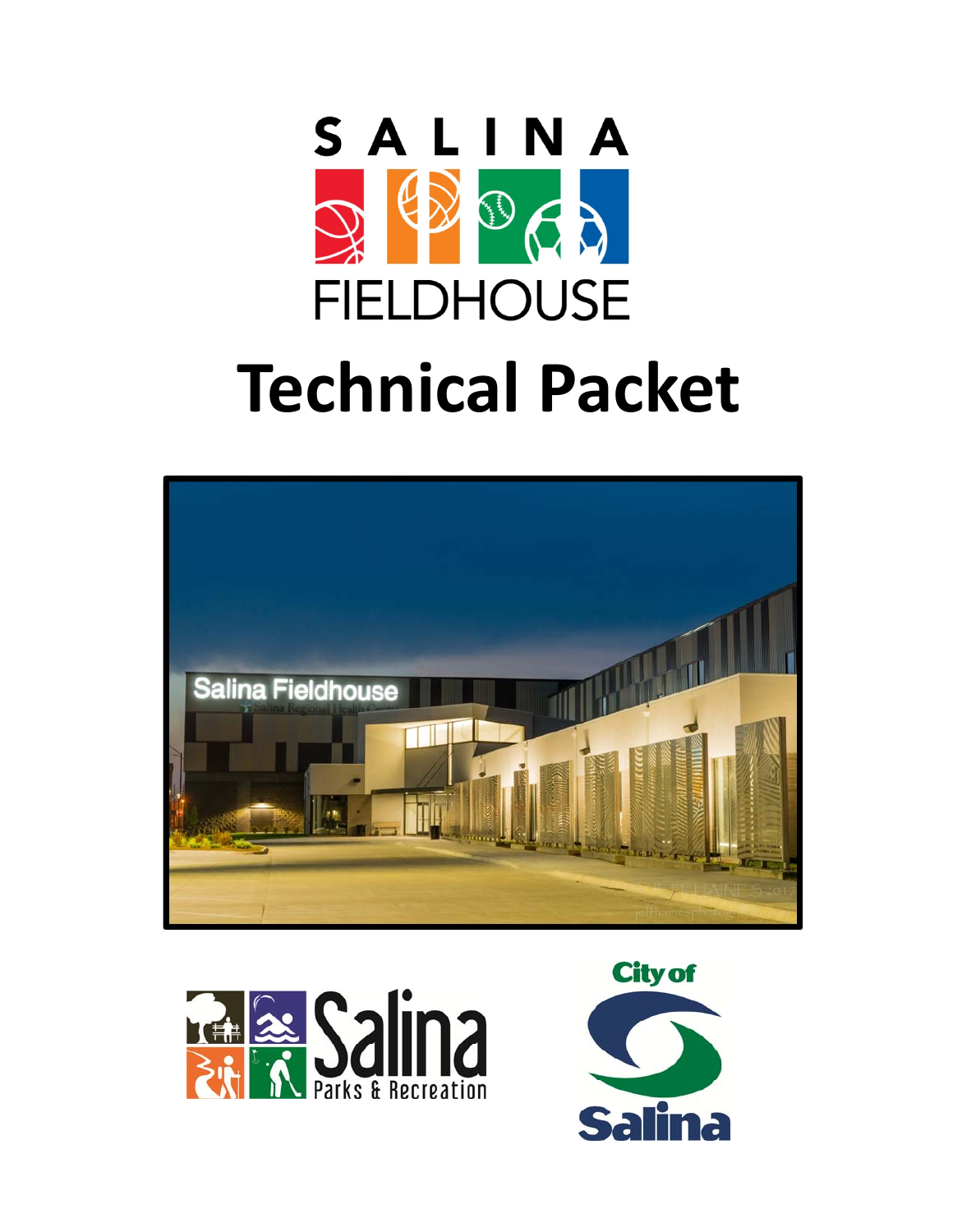#### Everyone….Bring it to the House!



The Salina Fieldhouse is proud to support athletics and competition for Salina and the surrounding area. Contact the Fieldhouse today to discover what we can do for your event, scheduling a tour of the facility and reserve your opportunity to Bring It To The House!

#### **General Information**

| Address:               | 140 North Fifth St. Salina, KS 67401 |
|------------------------|--------------------------------------|
| Phone:                 | 785-833-2260                         |
| Email:                 | fieldhouse@salina.org                |
| Website:               | www.salinafieldhouse.com             |
|                        | www.visitsalinaks.org                |
| Facebook:              | @salinafieldhouse                    |
| Twitter:               | @SPRFieldhouse                       |
| <b>Text Subscribe:</b> | Text FIELDHOUSE to 81680             |

#### **Facility Personnel**

Travis Scheele Recreation Superintendent travis.scheele@salina.org

Gwen Turner Recreation Leader gwen.turner@salina.org

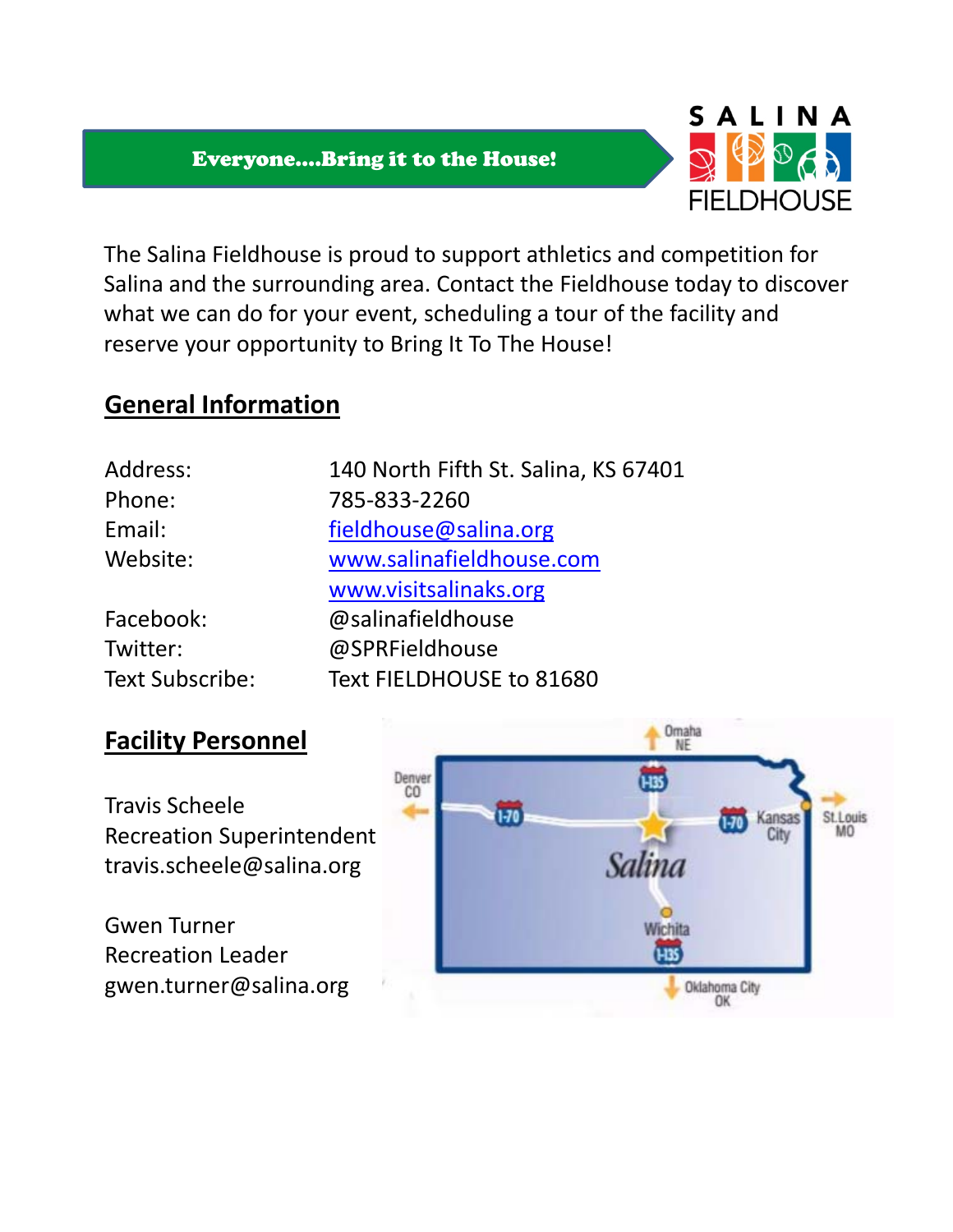

## **Facility Description**

The Salina Fieldhouse is a 68,500 square foot indoor sports facility located in downtown Salina, Kansas.

The Fieldhouse features several multi‐purpose surfaces including hardwood, turf and synthetic courts. Three hardwood and three synthetic (six total) basketball courts are featured. The courts are crosslined to include eight volleyball courts and six futsal courts. Optional turf features one regulation soccer field and three small sided soccer fields. The facility also contains specialized equipment such as drop down batting cages and pitching tunnels. The turf accommodates sports such as soccer, football, kickball, golf, baseball, softball, and lacrosse while the courts accommodate volleyball, futsal, dodgeball, cheer, dance, and more!

A spacious lobby and concession area make the perfect team gathering space. Adequate parking and beautiful landscaping with featured art elements enhance the exterior.

The Salina Fieldhouse is capable of hosting a variety of athletic events including league play, tournaments, team practices, camps, and clinics in multiple sports. Our venue is the ideal fit for local, regional and national athletic competitions alike.

This beautiful facility was made possible through the cooperation of public and private partnerships.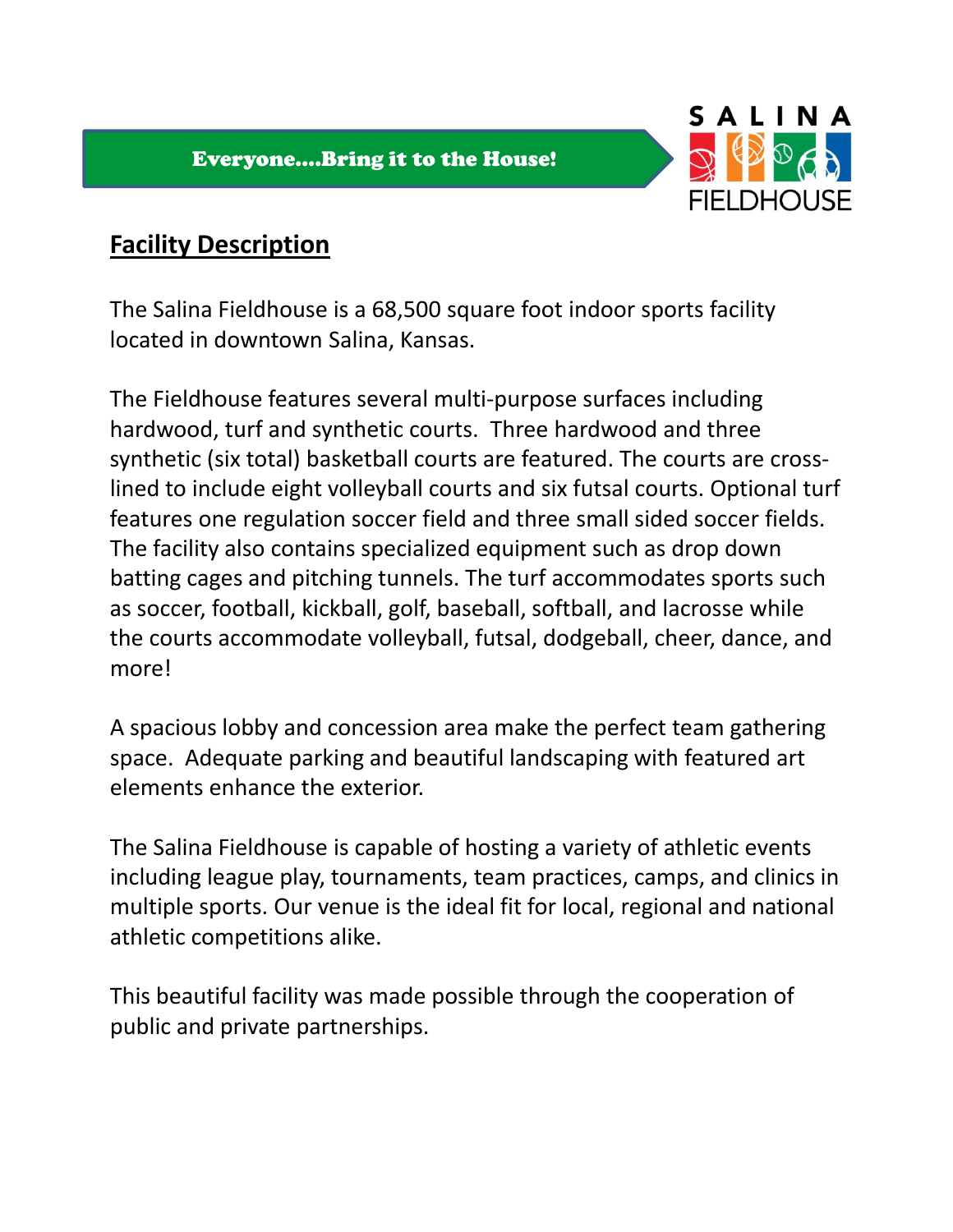

# **Facility Layout**

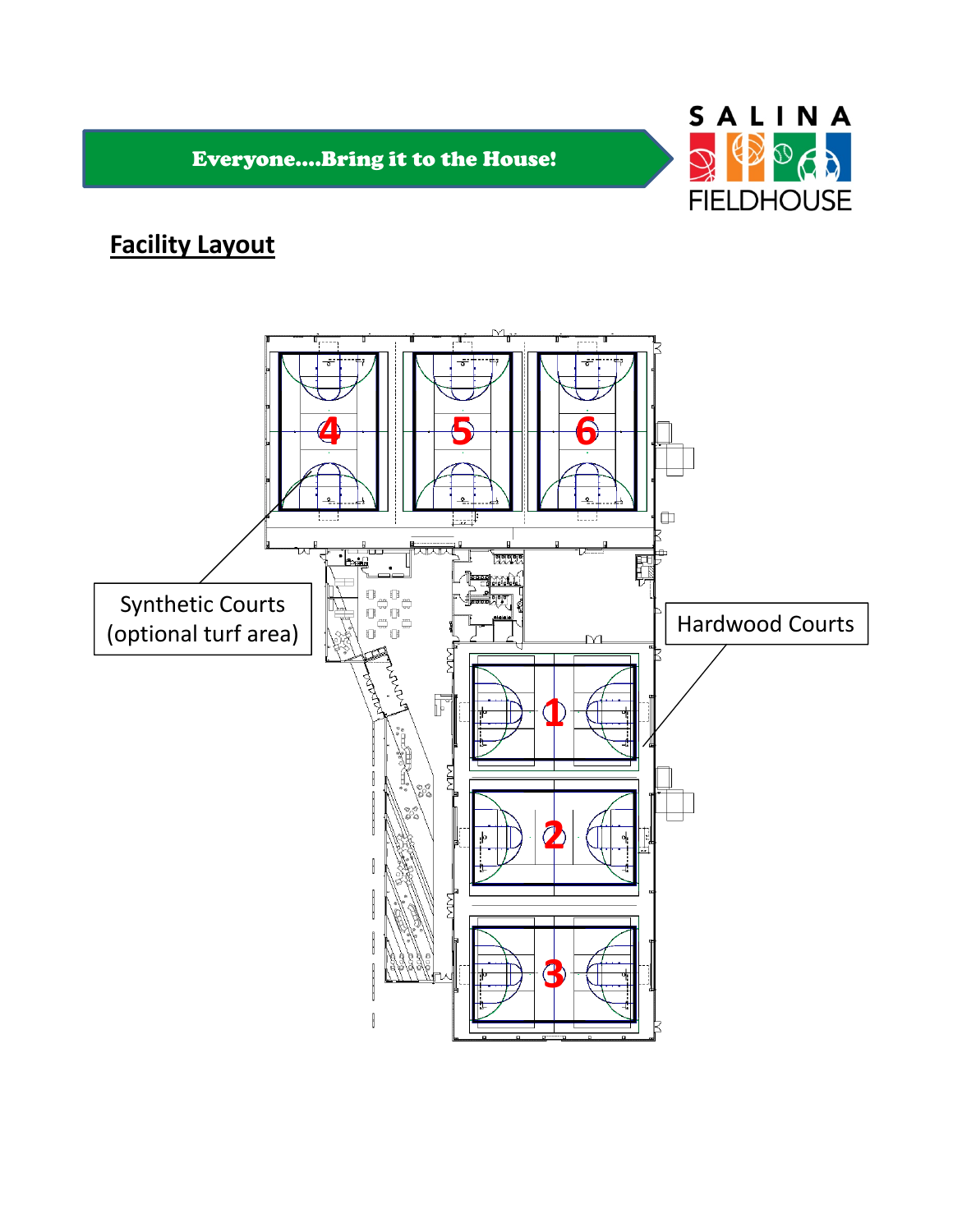

## **Fieldhouse Specifications**

- 68,500 square feet of available multi‐sport and event space
- Wood, synthetic, and turf surfaces
- Three (3) hardwood, high school regulation basketball courts
	- Hardwood Court Space 22833 sq. ft. with occupancy of 540
- Three (3) synthetic, high school regulation basketball courts
	- Synthetic Court Space 23743 sq. ft. with occupancy of 468
- Eight (8) high school regulation volleyball courts
- One (1) regulation indoor soccer field
- Three (3) small‐sided soccer fields
- Bleacher seating for spectators and bench seating for teams
- Drop down batting and pitching tunnels
- Beautiful landscaping with featured art elements
- Spacious entrance, lobby, team gathering area
	- Lobby dimensions  $-3424$  sq. ft with occupancy of 228
	- Team gather space dimensions 2373 sq. ft. with occupancy of 174
- Large concession space with commercial kitchen equipment
	- Concession space dimensions  $-429$  sq. ft.
	- Available stainless steel equipment:
		- 3 compartment sink
		- Ice machine
		- Pizza warmer
		- Side by side freezer
		- Side by side refrigerator
		- Open glass cooler
		- Bunn coffee maker
		- Two microwaves
		- Hot dog roller and warmer
		- Nacho cheese bag dispenser
		- Cash drawer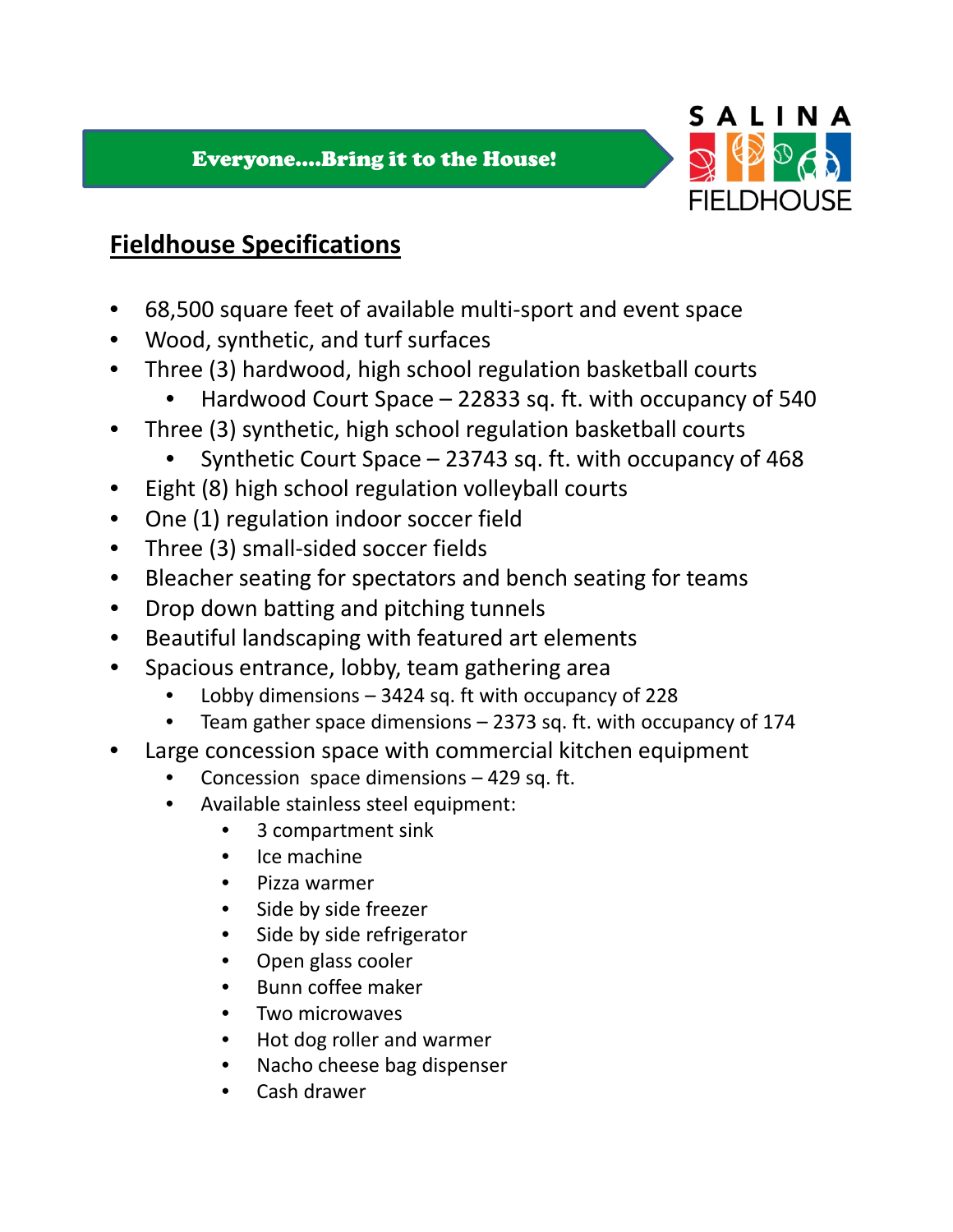

## **Community Profile**

#### **Census Data for Salina, Kansas**

Total Population: 47,336 Median Age: 37.1 years old Median Household Income: \$44,710 Per Capita Income: \$23,425 3.1% Unemployment Rate

Television is served from Wichita, KS, but advertising can be purchased locally through:

- •KWCH (CBS)
- •KAKE (ABC)
- •KSNW (FOX)
- •KSAS (CW)
- •KEUV (Univision)
- •KMTQ (my network TV)

Salina area radio stations offers locally produced programming as well. Eagle Communications and Rocking M Media are the major groups. Salina Journal is the daily newspaper.